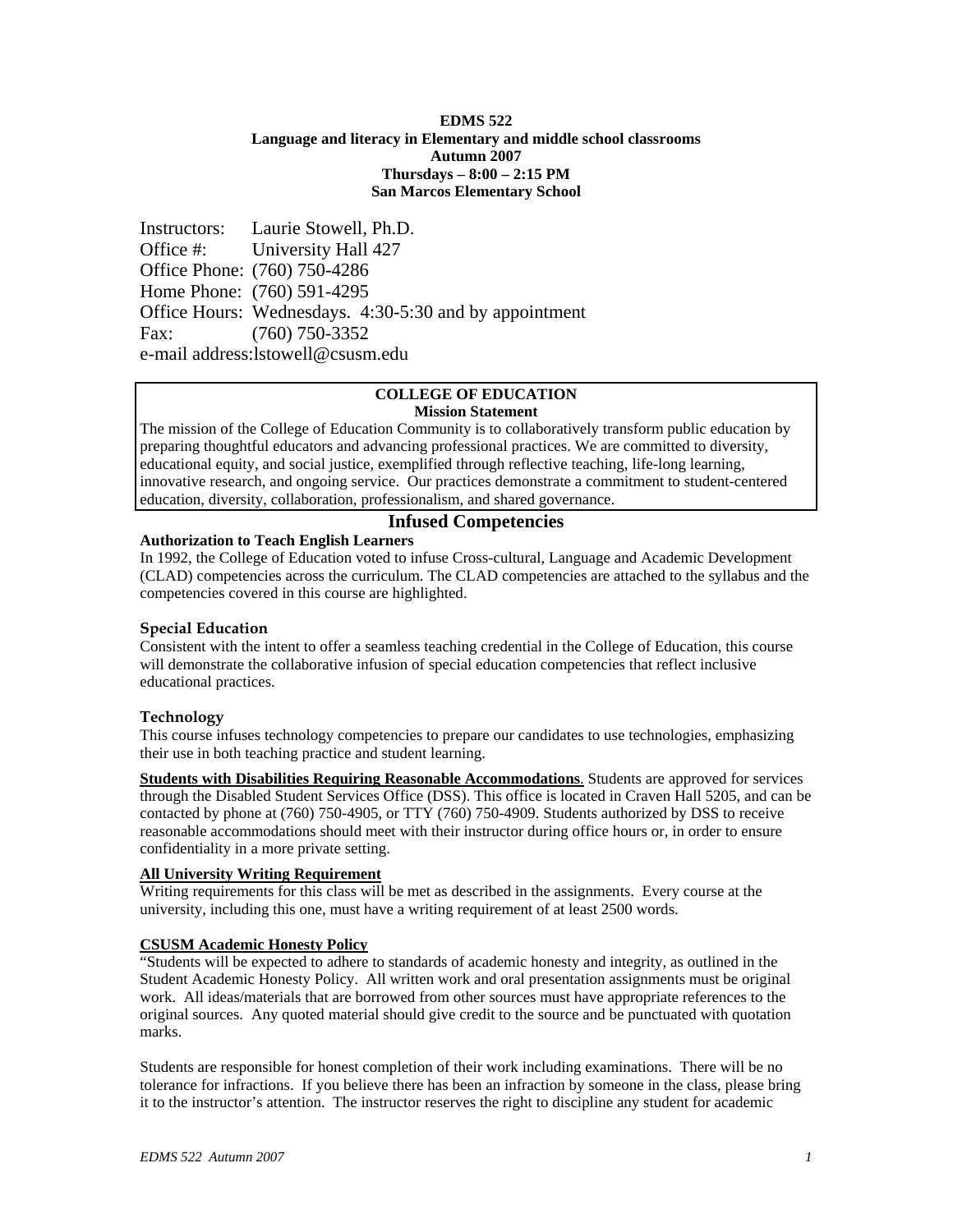dishonesty in accordance with the general rules and regulations of the university. Disciplinary action may include the lowering of grades and/or the assignment of a failing grade for an exam, assignment, or the class as a whole."

Incidents of Academic Dishonesty will be reported to the Dean of Students. Sanctions at the University level may include suspension or expulsion from the University.

### **Plagiarism:**

As an educator, it is expected that each student will do his/her own work, and contribute equally to group projects and processes. Plagiarism or cheating is unacceptable under any circumstances. If you are in doubt about whether your work is paraphrased or plagiarized see the Plagiarism Prevention for Students website http://library.csusm.edu/plagiarism/index.html. If there are questions about academic honesty, please consult the University catalog.

### **Electronic Communication Protocol**

Electronic correspondence is a part of your professional interactions. If you need to contact the instructor, e-mail is often the easiest way to do so. It is my intention to respond to all received e-mails in a timely manner. Please be reminded that e-mail and on-line discussions are a very specific form of communication, with their own nuances and etiquette. For instance, electronic messages sent in all upper case (or lower case) letters, major typos, or slang, often communicate more than the sender originally intended. With that said, please be mindful of all e-mail and on-line discussion messages you send to your colleagues, to faculty members in the College of Education, or to persons within the greater educational community. All electronic messages should be crafted with professionalism and care. Things to consider:

- Would I say in person what this electronic message specifically says?
- How could this message be misconstrued?
- Does this message represent my highest self?
- Am I sending this electronic message to avoid a face-to-face conversation?

In addition, if there is ever a concern with an electronic message sent to you, please talk with the author in person in order to correct any confusion.

# **Prerequisite: EDMS 521**

# **Course Description**

The primary aim of this course is for students to develop an understanding of the theory, methodology and assessment of English language arts and second language learning in integrated and inclusive elementary and middle school classrooms.

# **Teacher Performance Expectation (TPE) Competencies**

This course is designed to help teachers seeking the Multiple Subjects Credential to develop the skills, knowledge, and attitudes necessary to assist schools and district in implementing an effective programs for all students. The successful candidate will be able to merge theory and practice in order to realize a comprehensive and extensive educational program for all students. The following TPE's are addressed in this course:

#### **Primary Emphasis**

TPE 3-Interpretation and Use of Assessments TPE 8-Learning About Students

### **Objectives**

### **KNOWLEDGE**

Students will:

• gain an understanding of how a first and second language is acquired.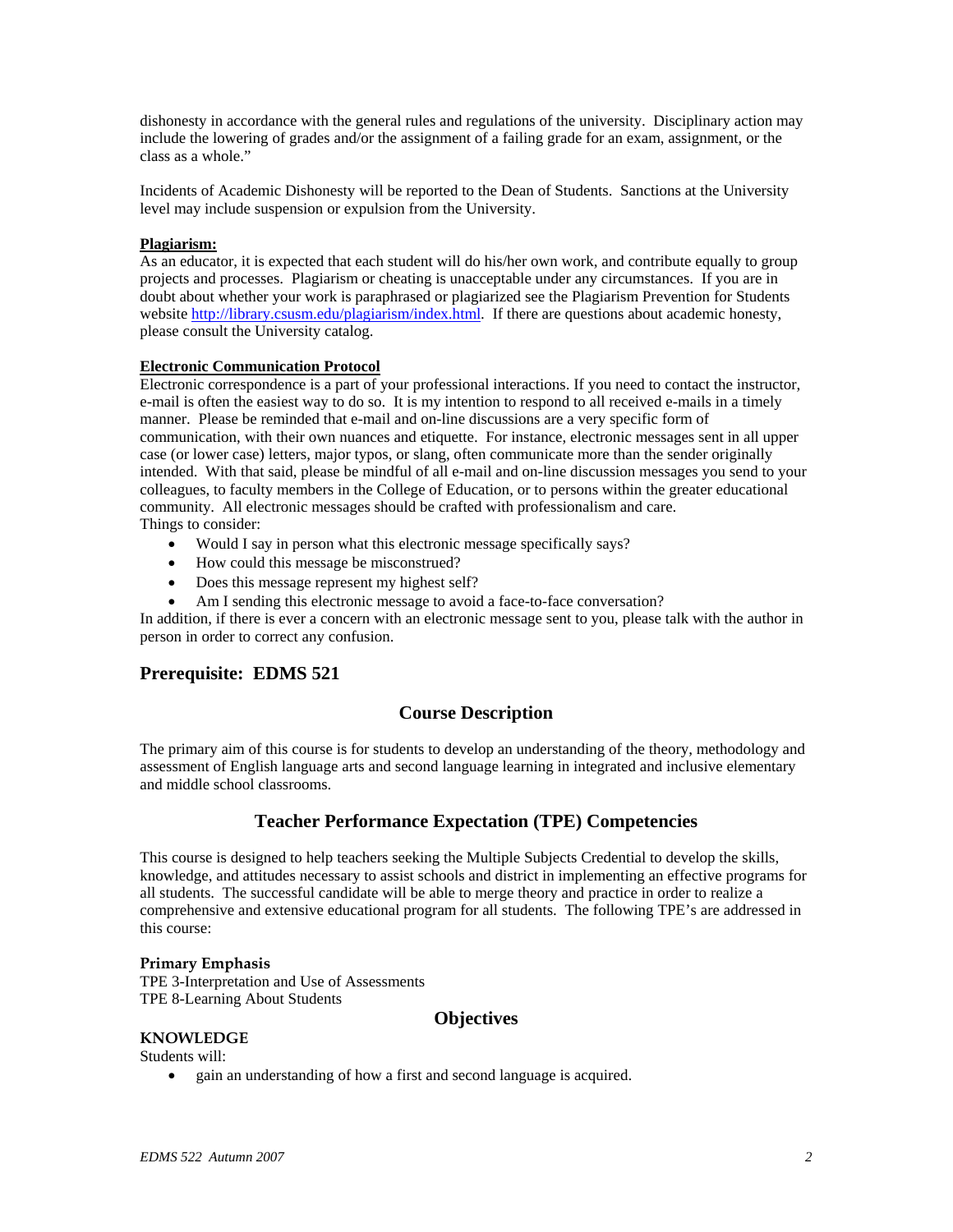- gain an understanding of the reading process and its relationship to thought, language and learning.
- gain an understanding of how people learn to read and write in their first and second language
- become familiar with current approaches to the teaching of reading and writing and the theoretical bases of such approaches.
- become familiar with current approaches to the teaching of reading and writing in culturally and linguistically diverse elementary school classrooms
- become familiar with classroom diagnostic techniques and evaluation procedures.
- become familiar with current approaches to the teaching of reading and writing to children with special learning needs

### **SKILLS**

Students will:

- become sensitive observers of children's language using behaviors.
- analyze children's reading and writing behavior as a basis for making instructional decisions
- translate the results of formal and informal assessment of children's reading and writing behaviors into instructional plans
- develop the ability to select appropriate materials and instructional strategies to meet the individual needs of students
- learn how to organize the classroom for teaching reading and writing to culturally and linguistically diverse populations.

# **ATTITUDES AND VALUES**

Students will:

- develop an appreciation for the natural language abilities children possess for processing and producing print
- develop an appreciation for the need and value of integrating reading and writing into all areas of the curriculum
- affirm the importance of a rich environment for developing an effective language arts program.
- develop a sensitivity to and appreciation for culturally and linguistically diverse learners.
- develop a sensitivity to and appreciation for children with special learning needs
- develop an appreciation for the importance of reading and writing for their own personal and professional growth
- develop a respect for each student, his/her abilities and background and the student's right to instruction that meets his or her individual needs.

### **REQUIRED TEXTS (Bring books to class on the date we discuss them):**

- Beers, K. (2003) When kids can't read. Portsmouth: Heinemann.
- Johns, J.  $(8^{th}$  ed.)  $(1997)$  Basic Reading inventory. Iowa: Kendall Hunt.
- •Tompkins, G. (2004) (5th ed.) *Teaching writing: Balancing process and product.* NJ: Merrill.

### **Packet of readings available at Copy Serve**

Optional: Zarrillo, J. J. (2002). *Ready for RICA: A test preparation guide for California's Reading Instruction Competence Assessment.* Merrill Prentice Hall. (Recommended)

#### **Choose ONE:**

*Betty G. Birney, Seven Wonders of Sassafrass Springs Clements, A , Frindle Fleischman, P. Seedfolks* Dicamillo, K. *Because of Winn Dixie* Juster, N. *Phantom Tollbooth* Ryan, P. M. *Esperanza Rising*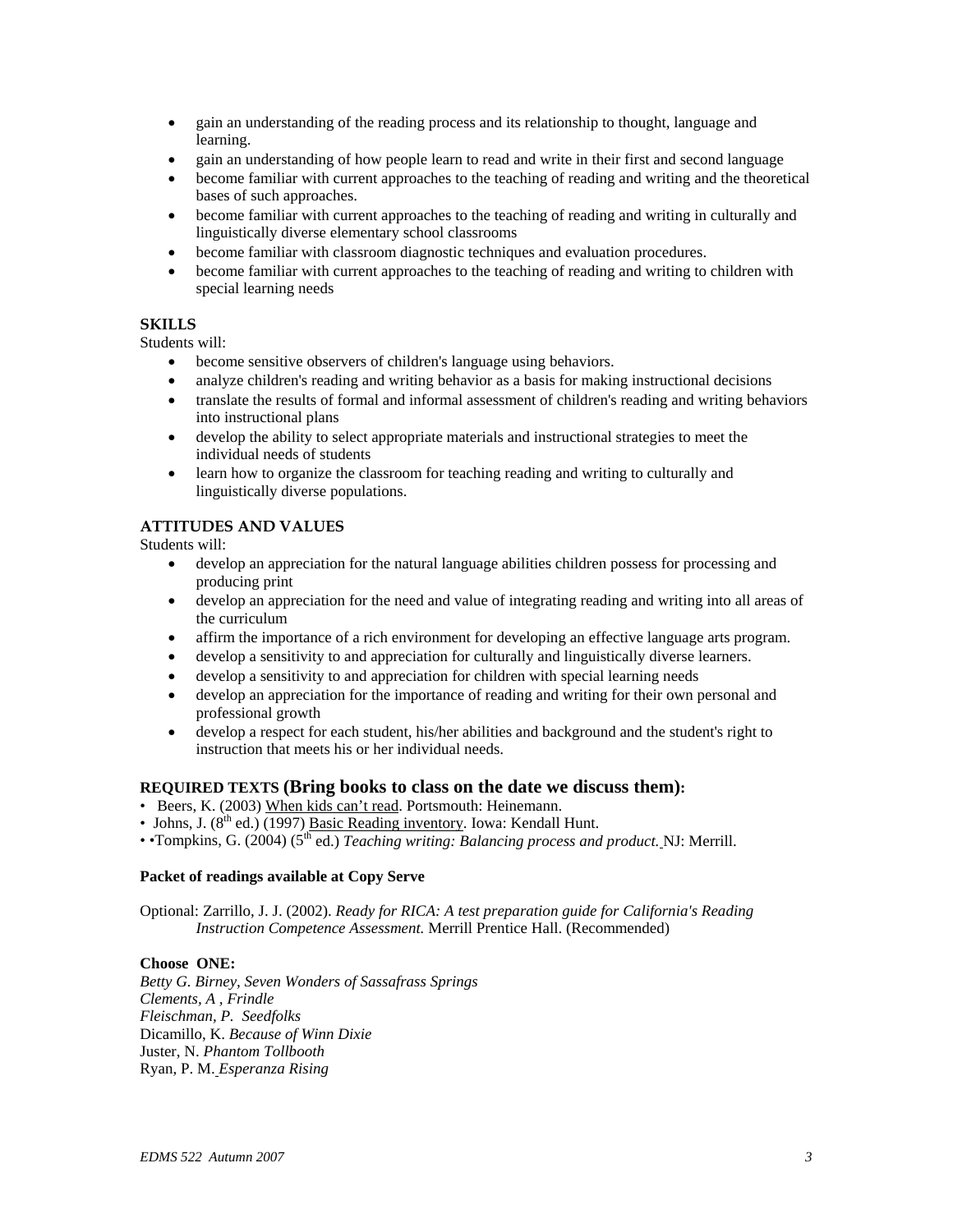### **Assignments**

**Reading reflections (30pts.)**: It is expected that everyone will understand all the readings and will come to class prepared to discuss them. Write at least 3 comments or questions from the readings for that session. **Do not summarize**. Please give thoughtful reactions, responses, and reflections. If the readings are from more than one book, try to comment on more than one book. We will use these as the basis of our discussion at the beginning of some classes. I will collect them at the beginning of each session and they should show that you have done the reading. You do not have to write comment cards for the young adolescent literature. If a reading is repeated, do not comment on it again. **You have 3 free passes!** 

#### **Writing Strategy Lesson Plan (10 points)**

You will write and present a writing strategy lesson plan for a small group or whole class activity that takes into account the needs of your students. They can be mini-lessons, direct instruction, inquiry, or any format you choose. This is also an opportunity to try a writing-in-the-content-areas lesson. Make your lesson active, interesting, fun and meaningful. Examples of possible strategies include:

How to begin a piece of writing Writing an engaging opening Narrowing or expanding topics Using a piece of literature as a model for writing Writing paragraphs Developing characters Developing a central idea Organizational structure for a particular kind of writing (compare/contrast, persuasion, etc.) Monitoring writing to see if it makes sense Editing writing Using commas Making transitions between paragraphs Using graphic organizers to write Using active verbs Peer response Strategies specific to a particular domain (like response to literature, persuasion, etc.)

*Keep in mind when writing your lesson*: What is the purpose of your lesson? How does it relate to real writing? What are your learning goals? How are they aligned with the CA Reading/Language Arts standards (check the Reading/Language Arts framework for CA public schools)? How will you present the lesson (instructional strategies, resource materials, time frame)? How will you group students for the lesson? How will you assess your students? What accommodations will you provide for students who need additional help?

*Important*: Your lesson must address the needs of mainstream students, as well as make provisions for second language learners, students presenting difficulty, and accelerated students. How are you going to work with students who are having difficulty? How will you scaffold second language learners' learning during the lesson? How will your lesson provide enrichment for accelerated students? Will you meet with students individually or in a small group while other students work independently? Bring enough copies for the cohort or email the lesson to everyone on the day you demonstrate your lesson**.** 

### **Reflect upon your own writing process (20 points)**

You will take a topic (we will explore some topics in class) and develop it as a piece of writing You will bring a draft to class on February 11 and we will have conferences with each other about them. Then you will finish the piece on your own. After you have finished the piece you will reflect upon and write about your own writing process. How did you get started? What was it like writing the first draft? What was difficult for you? What was easy? What kinds of decisions did you have to make in the writing? Did you consider an audience when you were writing? Who was your audience? Especially respond to: What did you learn about fostering student's writing through this experience? DO NOT BEGIN THIS ASSIGNMENT UNTIL IT IS DISCUSSED IN CLASS! Bring a rough draft to class Sept. 13 **Final reflection and completed piece of writing due Sept. 27.**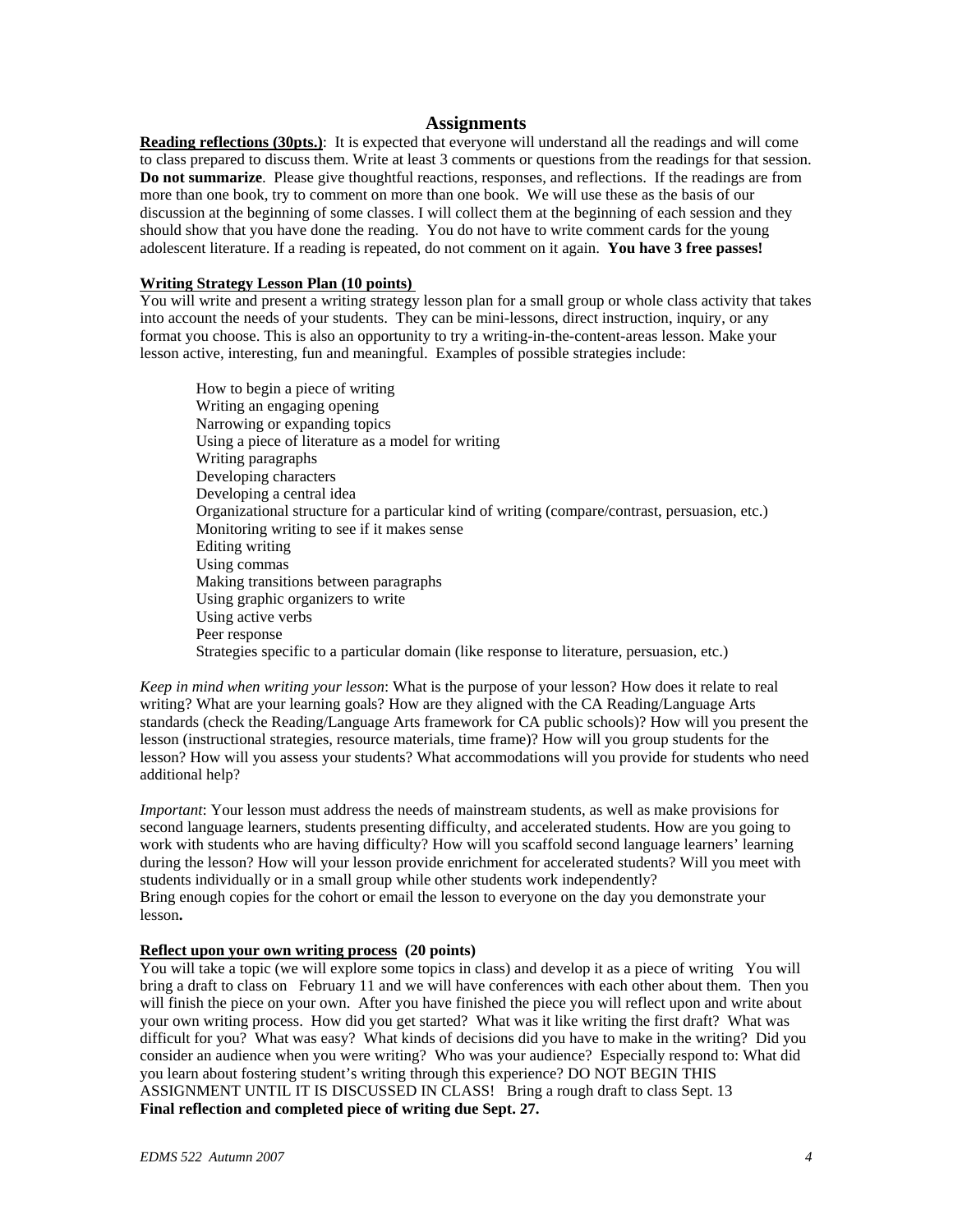# **Case Study (Critical Assessment Task , TPEs 3 & 8) (60 points) DUE: Oct. 15**

Choose a student at your school site who struggles with reading and writing (the teachers will help identify students). Choose a student who is reading at least at a first grade level. Identify a student as quickly as possible after starting your observation. Ask your master teacher for a good candidate. Prepare a reading and writing case study on this student:

Important: Take notes as you work with your student. Include your anecdotal notes in the final appendix. (for example, your student's behavior during the activity, reactions to the activity, comments, etc.) in your analysis of the student and in your design of an appropriate instructional plan. Record all the student's oral responses on tape. Don't try to assess the child in only one day. If you think the child is getting tired, stop the assessment for the day and pick up another day. An important part of the assessment is developing a rapport with the child in which s/he is comfortable to fully participate.

### Your case study will include:

1. Learning about your student: This section includes the students age, grade level, interests, ethnic and linguistic background, etc. Select 3 students, however, you are only going to be working with one student. The other two will be backups- just in case students move or change schools.

Conduct a reading interview: Use an attitude survey. Surveys are included with this assignment. Summarize the interview and include the original responses in an appendix.

# • **TPE 8: Learning about Students**

Candidates for a Teaching Credential draw upon an understanding of patterns of child and adolescent development to understand their students. Using formal and informal methods, they assess students' prior mastery of academic language abilities, content knowledge, and skills, and maximize learning opportunities for all students. Through interpersonal interactions, they learn about students' abilities, ideas, interests and aspirations. They encourage parents to become involved and support their efforts to improve student learning. They understand how multiple factors, including gender and health, can influence students' behavior, and understand the connections between students' health and their ability to learn.Based on assessment data, classroom observation, reflection and consultation, they identify students needing specialized instruction, including students whose physical disabilities, learning disabilities, or health status require instructional adaptations, and students who are gifted**.** 

- You will need to write a reflection that elaborates on your learning and mastery of this TPE. The reflection should be at least 2 paragraphs in length and include evidence that you have a grasp of Subject-Specific Pedagogical Skill for MST in the area of teaching Reading-Language Arts. In order for the TPE assignment to be complete, students must post their artifact and reflection to their Task Stream account after it is returned with the comment.
- 3. Reading assessment: Summarize the information gained from a Informal Reading Inventory and include the original data in an appendix. Insert the following chart at the appropriate place:

| Independent | Instructional | Frustration |
|-------------|---------------|-------------|
| Grade level | Grade level   | Grade level |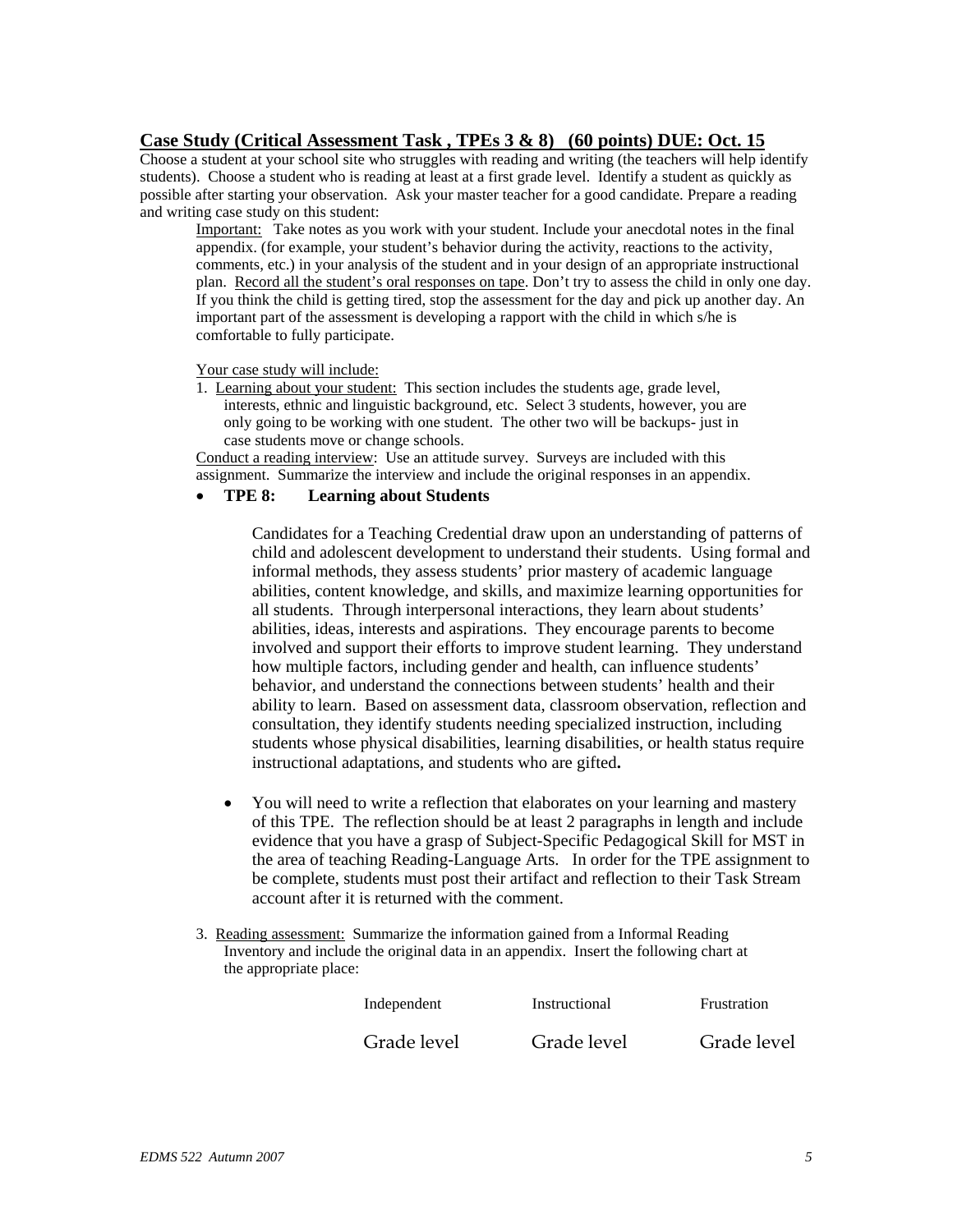Word list. Use the graded word lists to ascertain the level at which you will have your student begin to read the reading passage. Start at 2 to 3 grade levels below your student's grade level placement.

Miscue Analysis. Use an expository and narrative text. Record the student reading to be able to conduct the analysis.

Recording and Analysis. Listen to the tape. Record the miscues on a piece of paper containing a duplication of the reading selection. Use the *Johns* to record and analyze the miscues. Analyze the miscues made by your student using what you know about this student. What cues did your student use to make meaning? What are the strengths of your student? Use the analysis sheets in the John's and transfer that information to the assessment grid provided to record data about your student. Write your analysis in a clear manner. As you write your analysis, consider your original reading interview and consider how the answers given by the student during the interview connect to the miscues. Also consider the quality of the retelling and how you think that is related to the miscues.

Retelling. Before your student reads the expository or narrative text, be sure to tell him/her that you will be asking him/her to retell the story. Ask the comprehension questions as listed in the John's IRI. Also use the criteria provided in the John's to analyze the student's retelling.

- 5. Writing assessment: Use a Writing Survey about attitudes toward writing. Summarize the writing interview. Obtain a writing sample from the student. Have him or her write about a favorite toy, book, food, sport or anything that is personal to this child or use a piece of writing that the teacher has on file. Personal writing encourages more writing. Students can draw if they want to. You will want to see what stage of writing the child is in as well as the child's ability to manipulate this abstract type of language. Summarize the student's strengths and areas of improvement in writing.
- 6. Recommendations: based on the information you have gathered about the student, discuss his or her strengths (very important - what can he or she do) and weaknesses: what does this student need to work on. Make specific instructional recommendations for how a teacher could work with this student in the future. You might also make recommendations for the student and parents: what can the student do on his or her own that is not dependent on the teacher.
- 7. Instructional Plan: Design an instructional plan for your student. You are the teacher. Knowing what you know about your student as a result of assessment, what areas would an appropriate instructional plan focus on? Why? Refer to the standards in the reading/language Arts Framework for CA Public Schools for your child's grade level to guide you as you design the intervention plan.

### • **TPE 3: Interpretation and Use of Assessments**

Candidates for a Teaching Credential understand and use a variety of informal and formal, as well as formative and summative assessments, to determine students' progress and plan instruction. They know about and can appropriately implement the state-adopted student assessment program. Candidates understand the purposes and uses of different types of diagnostic instruments, including entry level, progress-monitoring and summative assessments. They use multiple measures, including information from families, to assess student knowledge, skills, and behaviors. They know when and how to use specialized assessments based on students' needs. Candidates know about and can appropriately use informal classroom assessments and analyze student work. They teach students how to use self-assessment strategies. Candidates provide guidance and time for students to practice these strategies.

Candidates understand how to familiarize students with the format of standardized tests. They know how to appropriately administer standardized tests, including when to make accommodations for students with special needs. They know how to accurately interpret assessment results of individuals and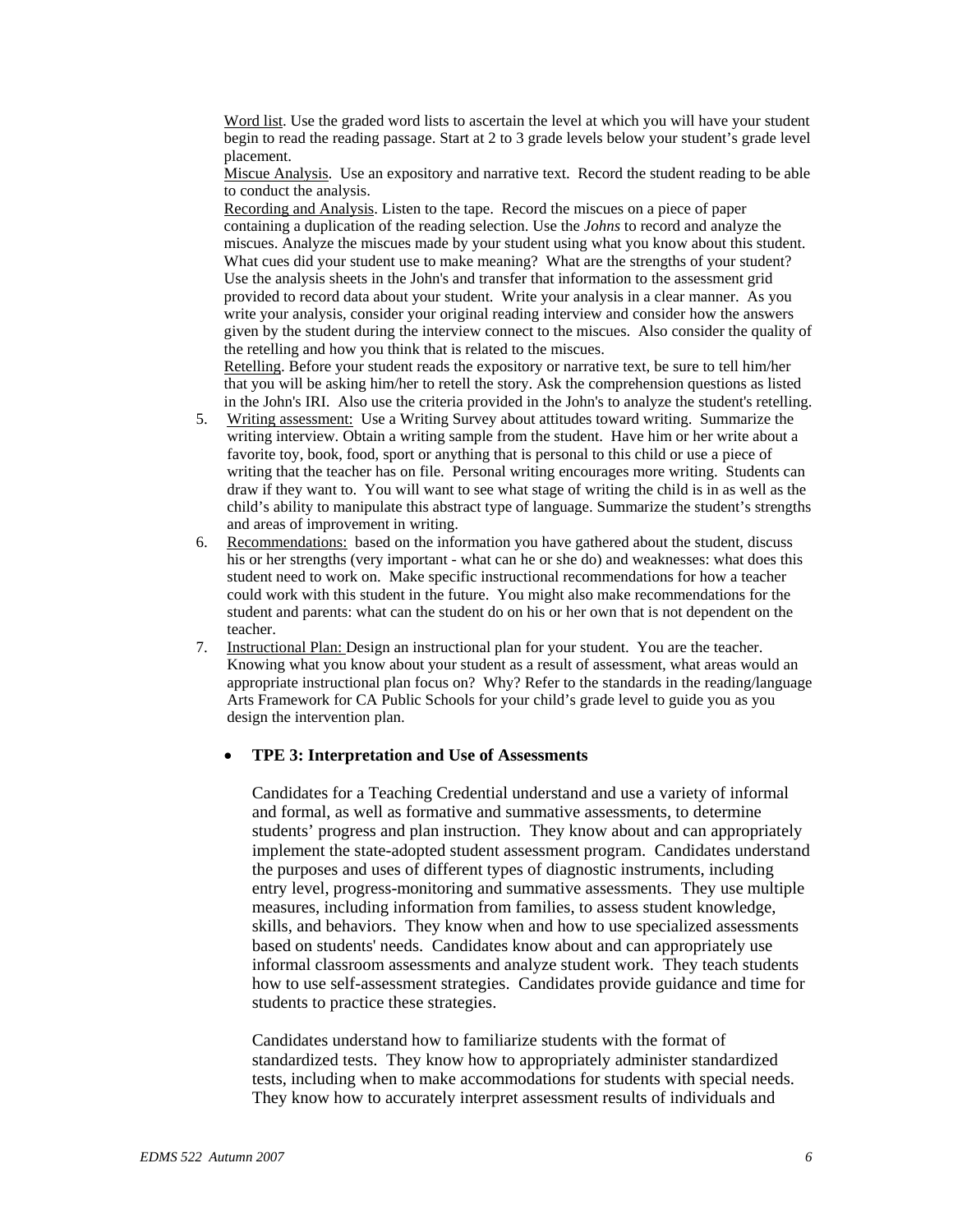groups in order to develop and modify instruction. Candidates interpret assessment data to identify the level of proficiency of English language learners in English as well as in the students' primary language. They give students specific, timely feedback on their learning, and maintain accurate records summarizing student achievement. They are able to explain, to students and to their families, student academic and behavioral strengths, areas for academic growth, promotion and retention policies, and how a grade or progress report is derived. Candidates can clearly explain to families how to help students achieve the curriculum.

You will need to write a reflection that elaborates on your learning and mastery of this TPE. The reflection should be at least 2 paragraphs in length and include evidence that you have a grasp of Subject-Specific Pedagogical Skill for MST in the area of teaching Reading-Language Arts. In order for the TPE assignment to be complete, students must post their artifact and reflection to their Task Stream account after it is returned with the comment.

Reflection: Based on your classroom observations of reading and writing as well as on what you learned in the assessment process and intervention process, what would you do differently or try differently? What other scaffolds or strategies would you use? How would you use them? What other interventions would you try? What would your next steps in assessment be?

8. Appendix: Include the reading and writing interviews, the John's forms, writing samples, and writing rubric.

Bring the data that you have to class Oct. 4 and we will troubleshoot, and analyze your data.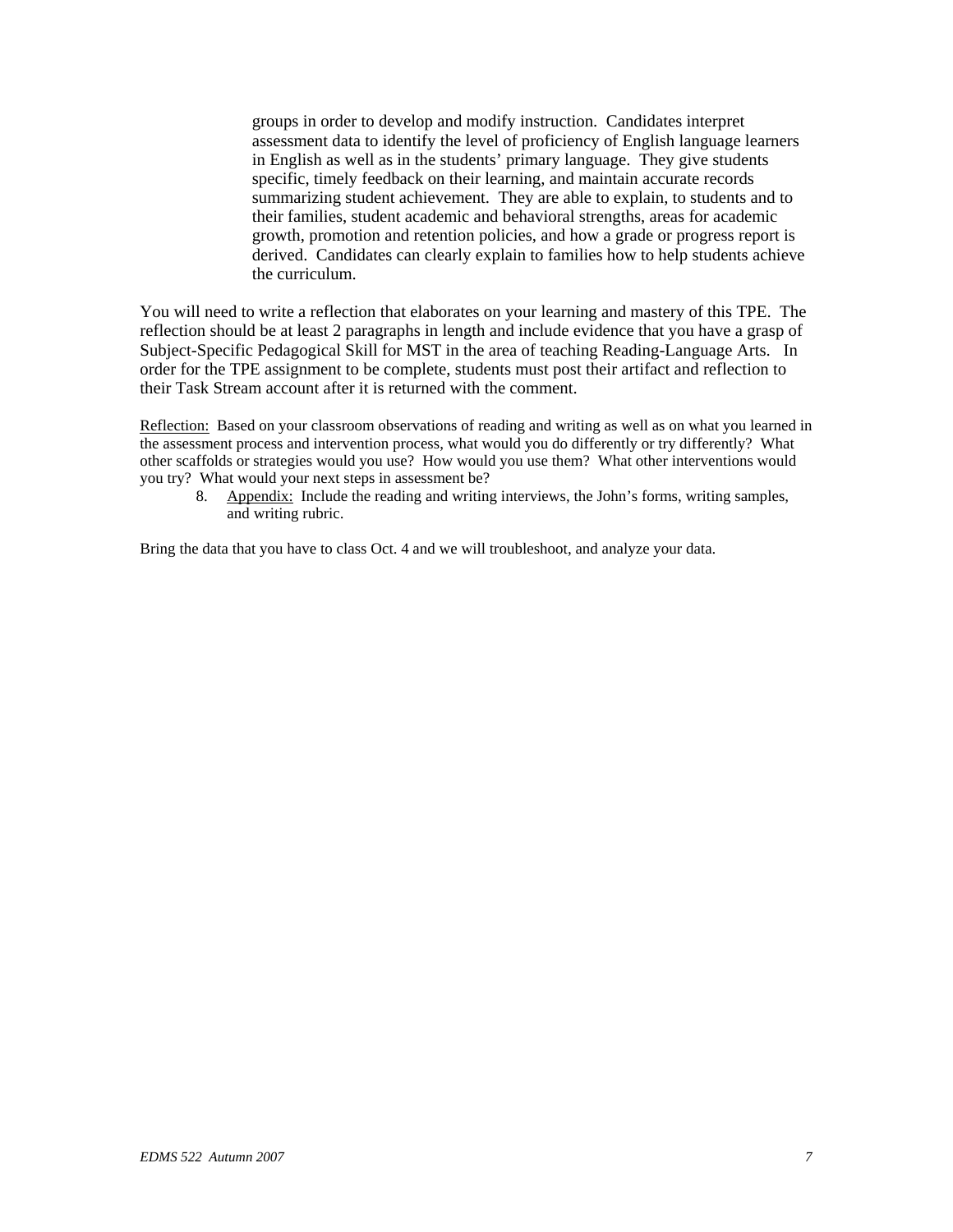# **CALIFORNIA STATE UNIVERSITY SAN MARCOS**

### **CONSENT TO PARTICIPATE IN RESEARCH**

Dear Parents/Caretakers,

\_\_\_\_\_\_\_\_\_\_\_\_\_\_\_\_\_\_\_ , a student teacher at California State University San Marcos, is enrolled this semester in a course that prepares our college students to assess their students' literacy levels and then design appropriate instruction that best addresses the needs of their students. One of the assignments for this class is a case study, which analyzes the literacy and learning practices of a student they are teaching. We are requesting permission to interview and observe your child for this purpose. The CSUSM student teacher will ask questions about the student's experiences with school and literacy and will evaluate the student's reading and writing skills. Reading will assessed by having the student read selected passages and answering comprehension questions. Writing will be assessed by having the student write a brief selection about a topic of interest to him/her. The CSUSM student teacher is not a reading or writing specialist and is not prepared to diagnose a student's difficulties. They will only gather information and look for patterns and areas of significance that can help them to be better teachers of students at the high school level.

There are no risks in this research greater than those involved in everyday classroom practices and assessment. The potential benefits to your child are that he/she gets individual attention and could receive helpful feedback for continued literacy development. Your participation will also help the teacher to better understand individual student needs and how to best teach to those needs.

Participation in this study is voluntary, and your child may withdraw from the study at any time without penalty. If your child does not participate in this study, his/her performance and grades at school will not be affected in any way. All identification from the data gathered will be blacked out so that your child will not be identifiable in the written analysis. All information gathered in this case study can be made available to you upon request. If you have further questions, please contact (instructor's name) at CSUSM (instructor's phone). This study has been approved by the Cal State San Marcos Institutional Review Board. Questions about your rights as a research participant should be directed to the Chair of the Board at (760) 750-8820. You will be given a copy of this form to keep for your records.

Check one:

\_\_\_\_\_I agree to participate in this research study. The experimenter has answered my questions. \_\_\_\_\_I do not agree to participate in this research study.

\_\_\_\_\_\_\_\_\_\_\_\_\_\_\_\_\_\_\_\_\_\_\_\_\_\_\_\_\_\_\_\_\_\_\_\_\_\_\_\_\_\_\_\_\_\_\_\_\_\_\_\_\_\_\_\_\_\_\_\_\_\_\_\_\_\_\_\_\_\_\_\_\_\_

\_\_\_\_\_\_\_\_\_\_\_\_\_\_\_\_\_\_\_\_\_\_\_\_\_\_\_\_\_\_\_\_\_\_\_\_ \_\_\_\_\_\_\_\_\_\_\_\_\_\_\_\_\_\_\_\_\_\_\_\_\_\_\_\_\_\_\_

Participant's name (printed) Participant's signature

Parent/Legal Guardian's signature Date

\_\_\_\_\_\_\_\_\_\_\_\_\_\_\_\_\_\_\_\_\_\_\_\_\_\_\_\_\_\_\_\_\_\_\_\_ Researcher's Signature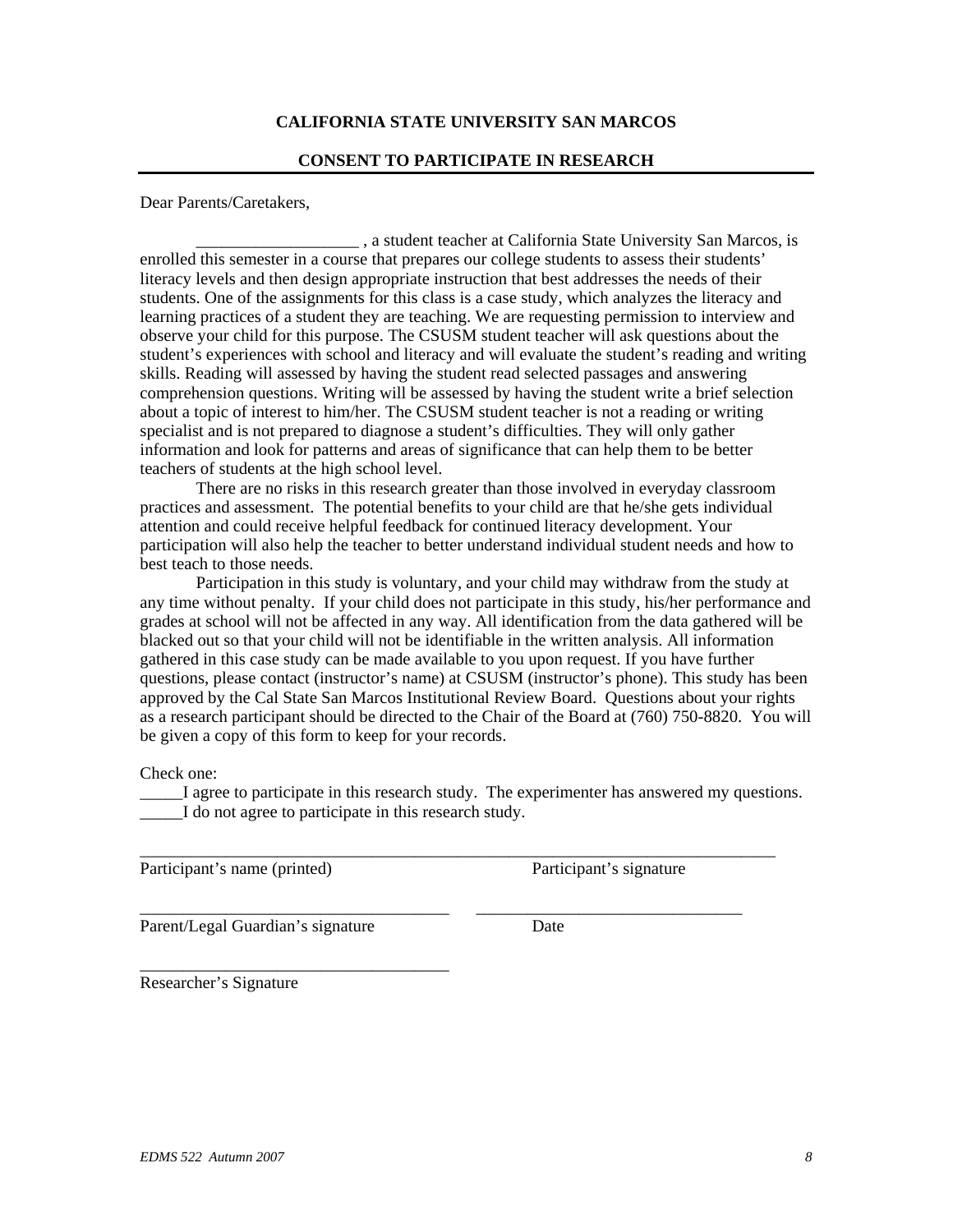### **CALIFORNIA STATE UNIVERSITY SAN MARCOS**

#### **PERMISO**

Estimados Padres o Encargada/o:

\_\_\_\_\_\_\_\_\_\_\_\_\_\_\_\_\_\_\_\_\_\_\_\_\_\_\_ es un estudiante de la Facultad de Pedagogía en la Universidad Estatal de San Marcos que cursa estudios para convertirse en maestra/o. Actualmente dicho estudiante está matriculada/o en un curso que prepara a futuros maestros en el campo de la evaluación. Parte de esta preparación incluye el evaluar a los niños en el proceso de la lecto-escritura. Uno de los trabajos que tienen que completar para recibir su título de maestro es de analizar las destrezas de lecto-escritura de los niños. Es por esta razón que usted recibe esta carta en la cual se solicita su permiso para que su hija/o pueda participar en esta actividad.

Nuestro estudiante universitatrio le hará preguntas a su hija/o con respecto a las experiencias que ha tenido su hija/o en la lectura y escritura, y evaluará estas destrezas. Para evaluar la lectura, su hija/o tendrá que leer un pasaje de un cuento y contestar algunas preguntas. Para evaluar la escritura, su hija/o tendrá que escribir un párrafo acerca de un tópico que le interese. El estudiante universitario no es especialista en lecto-escritura, solo recopilará datos que usará para analizar el nivel de aprendizaje de un niño. De esta manera, el estudiante universitario podrá aumentar su capacidad para entender mejor las necesidades en la lecto-escritura de los estudiantes.

En este studio no hay ningún riesgo previsible para su hija/o. Los beneficios de dicha evaluación podrían incluír ayuda especial para que su hija/o mejore su capacidad académica en la lecto-escritura. Su participación también podría ayudar a la maestra/o de su hija/o a entender mejor las necesidades en la lecto-escritura de los estudiantes.

La participación en este proyecto es completamente voluntaria, de tal manera que su hija/o podrá dejar de participar cuando quiera, sin ninguna consecuencia negativa. Su decisión de permitir o impedir que su hija/o participe no ejercerá ninguna influencia en sus calificaciones, el trato que recibe, o cualquier otro aspecto de su proceso escolar. Para asegurar confidencialidad total, todos los nombres de los estudiantes serán eliminados. La información recopilada estará a su disposición si desea verla. Si tiene preguntas o desea mayor información acerca de este estudio, por favor comuníquese con [instructor's name] en la Universidad Estatal de San Marcos, [instructor's phone number]. Este proyecto ha sido aprobado por la Junta Directiva Institucional (un comité universitario de protección a participantes en proyectos de investigación). Si tiene preguntas acerca de sus derechos como participante en esta investigación, puede dirigírselas al Presidente de la Junta Directiva, (760) 750-8820.

Se le otorgará una copia de este formulario.

Por favor marque uno:

\_\_\_\_\_ Doy permiso de que mi hija/o,

\_\_\_\_\_\_\_\_\_\_\_\_\_\_\_\_\_\_\_\_\_\_\_\_\_\_\_\_\_\_\_\_\_\_\_\_\_\_\_\_ ,

participe en el estudio. Todas mis preguntas con respecto al estudio han sido contestadas.

\_\_\_\_\_ No doy permiso de que mi hija/o participle en el estudio.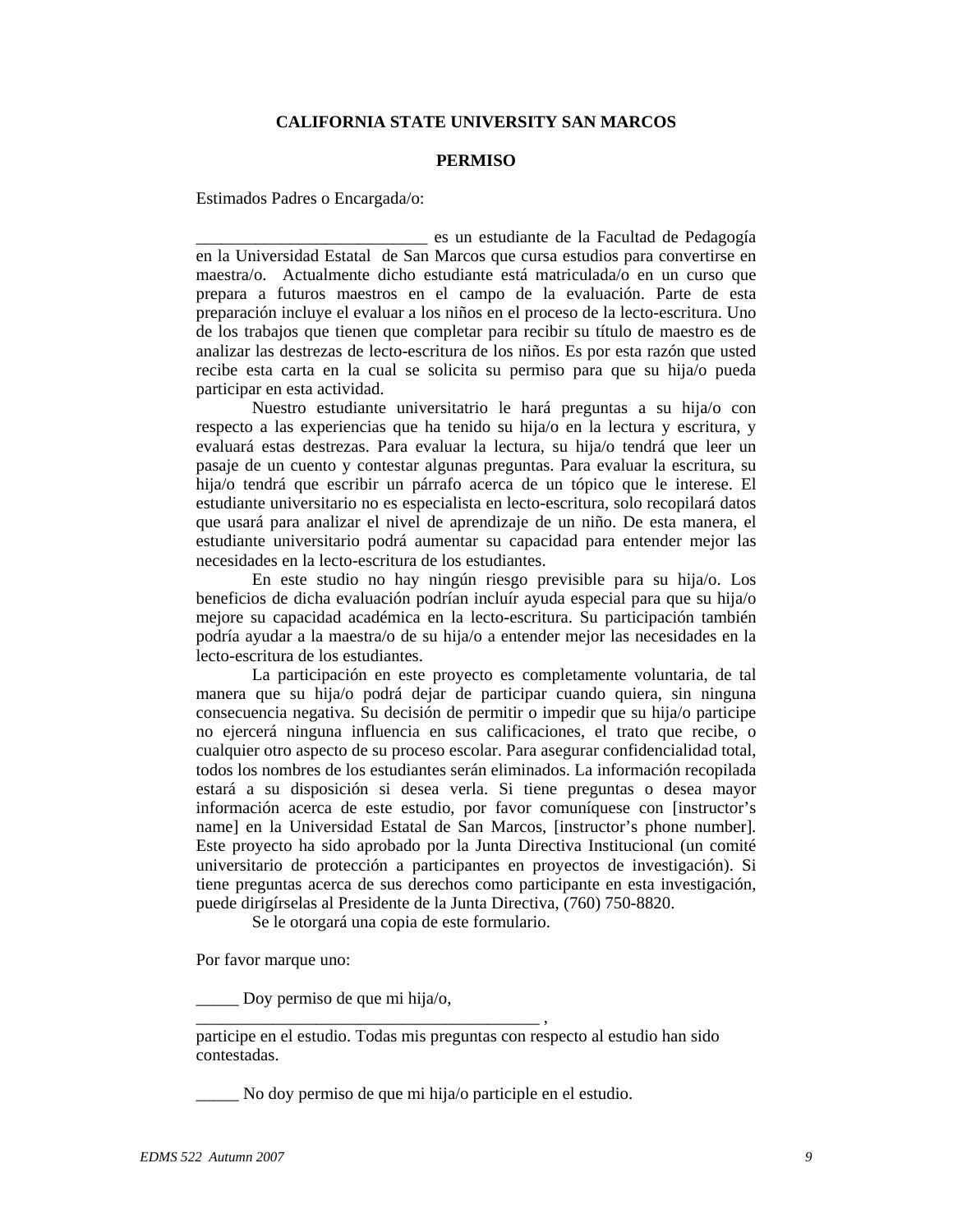# Nombre del participante (EN LETRA DE MOLDE)

\_\_\_\_\_\_\_\_\_\_\_\_\_\_\_\_\_\_\_\_\_\_\_\_\_\_\_\_\_\_\_\_\_\_\_\_\_\_\_\_\_\_\_\_\_\_\_\_\_\_\_\_\_\_\_\_\_\_\_\_\_\_\_\_\_

\_\_\_\_\_\_\_\_\_\_\_\_\_\_\_\_\_\_\_\_\_\_\_\_\_\_\_\_\_\_\_\_\_\_\_\_\_\_\_\_\_\_\_\_\_\_\_\_\_\_\_\_\_\_\_\_\_\_\_\_\_\_\_\_\_

\_\_\_\_\_\_\_\_\_\_\_\_\_\_\_\_\_\_\_\_\_\_\_\_\_\_\_\_\_\_\_\_\_\_\_\_\_\_\_\_\_\_\_\_\_\_\_\_\_\_\_\_\_\_\_\_\_\_\_\_\_\_\_\_\_

\_\_\_\_\_\_\_\_\_\_\_\_\_\_\_\_\_\_\_\_\_\_\_\_\_\_\_\_\_\_\_\_\_\_\_\_\_\_\_\_\_\_\_\_\_\_\_\_\_\_\_\_\_\_\_\_\_\_\_\_\_\_\_\_\_

Firma del participante

Firma del padre o encargada/o Fecha

Firma de la (del) investigador/a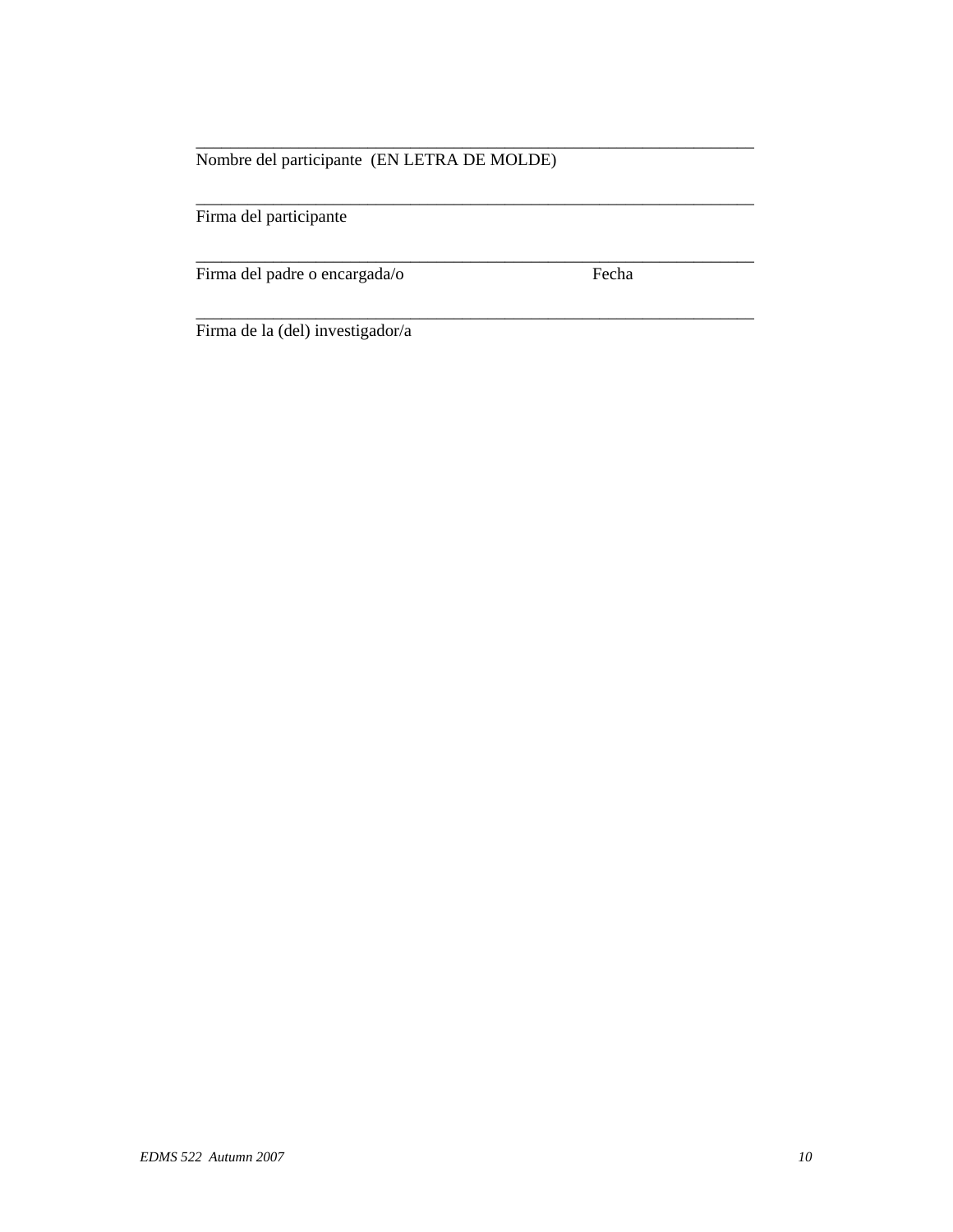### EDMI 522 - Literacy Education Reading and Writing Interview – Guiding Questions

What are you learning to do in reading? [writing]

How are you learning it? Who is helping you?

What is easy about reading, what's hard? [writing]

What do you do before you start to read? [write]

While you are reading, if you come to a word that you don't understand or don't know, you \_\_\_\_\_\_\_\_\_\_\_\_\_\_\_\_\_\_\_ [writing]

How can you tell when someone is a good reader? [writer]

 $\frac{1}{1}$  is a good reader because

Do you think ever comes to a word that s/he doesn't know?

If \_\_\_\_\_\_\_ comes to word s/he doesn't know, what do you think \_\_\_\_\_\_ does?

What would your teacher do to help someone who doesn't know a word while s/he is reading? [writing]

What do you do to help yourself understand and/or remember a story after you have read it?

Do you think that you are a good reader? [writer] Why or why not?

What would you like to learn to do next as a reader? [writer] How do you think you will learn it? (will someone help you?)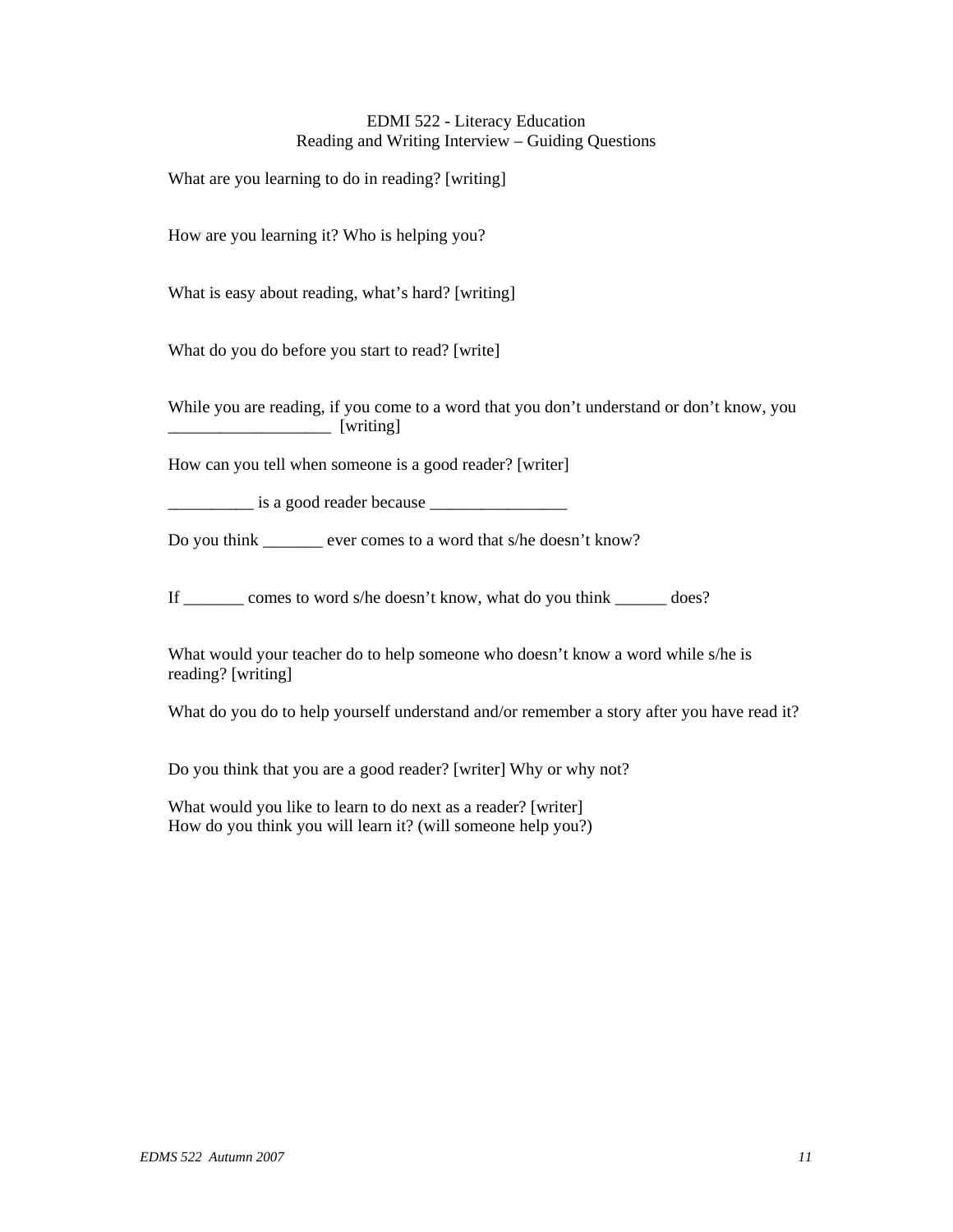# EDMS 522 - Literacy Education Reading and Writing Interview – Guiding Questions **(**Spanish)

¿Que estas aprendiendo hace en la lectura? En la escritura?

¿Como estas aprendiendo? ¿Quien te ayuda?

¿Que es fácil acerca de la lectura? (Escritura?) ¿Que es dificil acerca de la lectura? (Escritura?)

¿Que haces antes de empieza a leer? ¿Que haces antes de empieza a escribir?

¿Cuando lees, si llegas a una palabra que no entiende o no sabes, tu

¿Como sabes cuando alguien es un buen lector? (Escritor?)

Es un buen lector porque

*i*Piensas que **encuentra** una palabra que no entiende/sabe?

¿Si encuentra una palabra que no sabe o entiende que piensa que hace?

¿Que haría tu maestro/a para ayudar a alguien que no sabe una palabra mientras ella o el lee?

¿Que haces para ayudarte a ti mismo/a para comprender o recordar un cuento despues que lo has leído?

¿Piensas que eres un buen lector/escritor? ¿Porque o porque no?

¿Que te gustaría aprende como lector? (Escritor?) ¿Como piensas que lo aprenderas? ¿Te ayudara alguien ?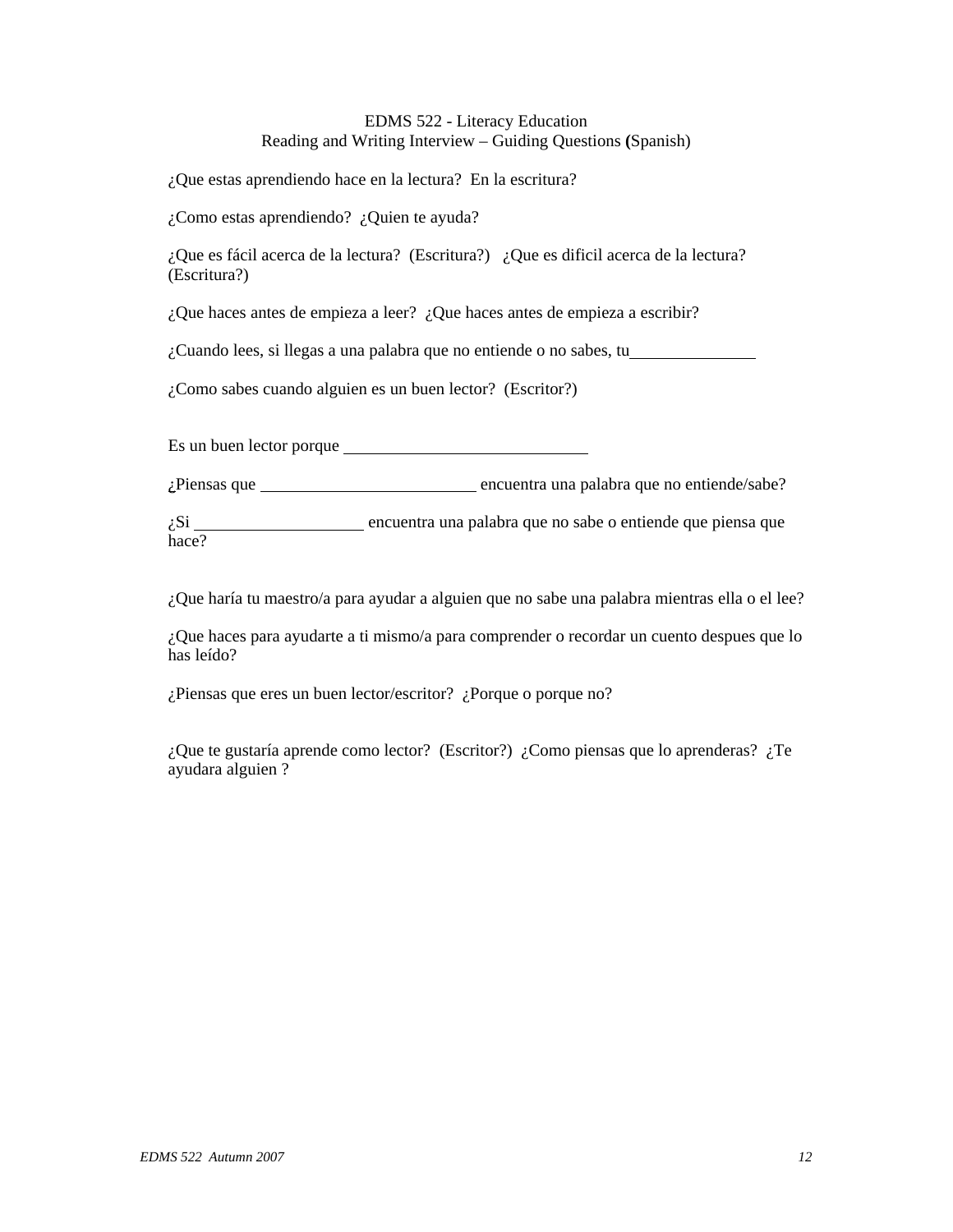**TPE Reflective Statements** (10 points) In EDMS 522, you are specifically responsible for writing a reflective statement for TPEs 3 & 8 in the TaskStream Electronic Portfolio. Each reflection (TPE 3 and 8) should be approximately 200-300 words (the goal is to be succinct not to count words) and focus on a description, analysis, reflection sequence. *You must attach the relevant parts of your case study as an artifact to support your ideas for both reflective statements. (TPEs 3 and 8)*. You may attach other artifacts that also support your ideas. The same artifact may appear in multiple TPE reflections. When you submit each TPE reflection, you will receive feedback from me. When the reflection is finalized, it will become a permanent record in your TaskStream Portfolio. You may return to the TPE at another point in your program and make modifications as your understanding deepens. **Drafts of your TPE Reflective Statements are due on Oct. 11 Bring them to class for feedback. Final draft must be posted by Oct. 22.**

Each TPE reflective statement must include:

- 1. a description of the teacher candidate's learning with respect to the specific TPE being addressed (refer to *TPEs-at-a-Glance with Salient Features*)
- 2. an analysis of how the attached artifact(s) is (are) evidence of that learning
- 3. a reflection describing personal significance of this learning and/or next steps in the journey toward continuing to meet this TPE

# http://lynx.csusm.edu/coe/eportfolio/index.asp

This will take you to the CSUSM COE website where you can get help with how to create your electronic portfolio and information on the required elements.

### http://www.taskstream.com

### **This is the TaskStream home page where you will register for Taskstream and return to it when working on your electronic portfolio.**

**Professional Disposition (10 Points)** Grading will also include a component of "professional demeanor." Students will conduct themselves in ways that are generally expected of those who are entering the education profession. This includes but is not limited to the following:

- On-time arrival to all class sessions;
- Advance preparation of readings and timely submission of assignments;
- Respectful participation in all settings (e.g., whole group, small group, in/outside of class); Carefully considered, culturally aware approaches to solution-finding

#### **Grading:**

|                          | Points     | Due                                |
|--------------------------|------------|------------------------------------|
| Reading reflections      | 30 points  | Each class                         |
| Case Study               | 60 points  | Oct. 15                            |
| Writing reflection       | 20 points  | Draft Sept. 13, final September 27 |
| Writing strategy lesson  | 20 points  | Sign up                            |
| <b>TPEs</b>              | 10 pts     | Oct. 22                            |
| Professional disposition | 10 points  |                                    |
| Total                    | 150 points |                                    |

**COE Attendance Policy:** Due to the dynamic and interactive nature of courses in the College of Education, all students are expected to attend all classes and participate actively. At a minimum, students must attend more than 80% of class time, or s/he may not receive a passing grade for the course at the discretion of the instructor. Individual instructors may adopt more stringent attendance requirements. Should the student have extenuating circumstances, s/he should contact the instructor as soon as possible**.** 

A good student is one who adheres to standards of dependability and promptness. If you miss more than two class sessions or are late (or leave early) for more than three sessions, you cannot receive an A. If you miss more than three class sessions you cannot receive a B. Notification of absences does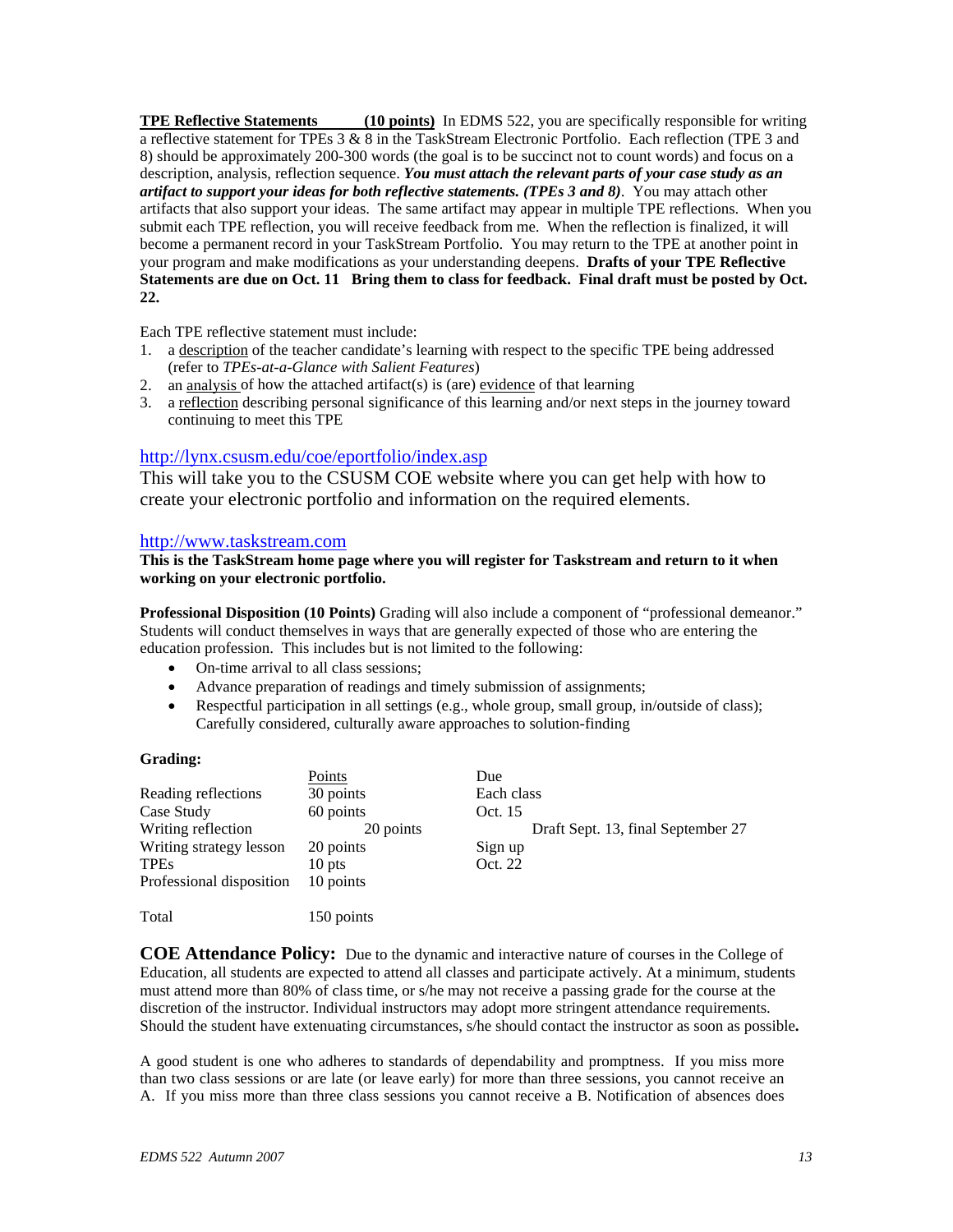not allow students to assume they are automatically excused from class or making up missed class. Late assignments will be penalized by a 5% deduction in points for each weekday late. After two weeks, late assignments will be given a zero. If you have extraordinary circumstances in your life that will impact your assignments, please let me know. I want you to be able to stay in school and succeed. If you have any questions or concerns, please feel free to come in and speak with me about them.

### **RICA Resource Notebook:**

### **This is not for a grade but rather for you to use as a resource for organizing your materials and study for the RICA exam.**

The Notebook will be organized around the 13 RICA Content Areas (see the RICA Registration Bulletin, p.39-45)

Each section of the notebook could contain the following:

- A RICA analysis sheet including: (a) what this content area(s) is about (Put it in your own words  $-2$  to 4 sentences), (b) 2 ways of assessing this content area (include rationale); and (c) 1 way of teaching it (description and accommodations). Describe the teaching strategy and explain how it supports reading, writing and/or language arts development.
- An lesson observation form
- A technology-rich assignment that enhances your teaching and student learning
- Lesson plans, articles, and any other resources collected within class or student teaching that would be helpful.

For the first semester we will need to complete the following content areas:

- Section 1 Conducting ongoing assessment of reading development
- Section 2: Planning, Organizing, and Managing Reading Instruction
- Section 3: Phonemic Awareness
- Section 4: Concepts About Print
- Section 5: Systematic, Explicit Phonics and Other Word Identification Strategies
- Section 6: Spelling Instruction
- Section 7: Reading Comprehension Narrative
- Section12: Vocabulary Development
- Section 13: Structure of the English Language
- Section 14 Special Needs/accommodating all learners

For the second semester we need to complete these areas:

Section 8: Content area literacy Section 9: Independent reading Section 10:Literary response and analysis Section 11: Relationship among reading, writing and oral language Section 14: Special Needs/accommodating all learners Section 15: Writing

You can choose how to organize this information in your notebook. You may include course assignments (lesson plan,, classroom observations, choice project, etc.), course handouts and materials from your classroom/school site, examples of lesson plans and student work, information from internet sources or professional journals. You may want to include strategies you will use to teach these content areas. You may even include pictures of students learning a specific strategy as well as your reflection on what was happening, why it worked or didn't work and why that was. You may include one (or more) successful activities that you used in the classroom (must be related to language arts instruction).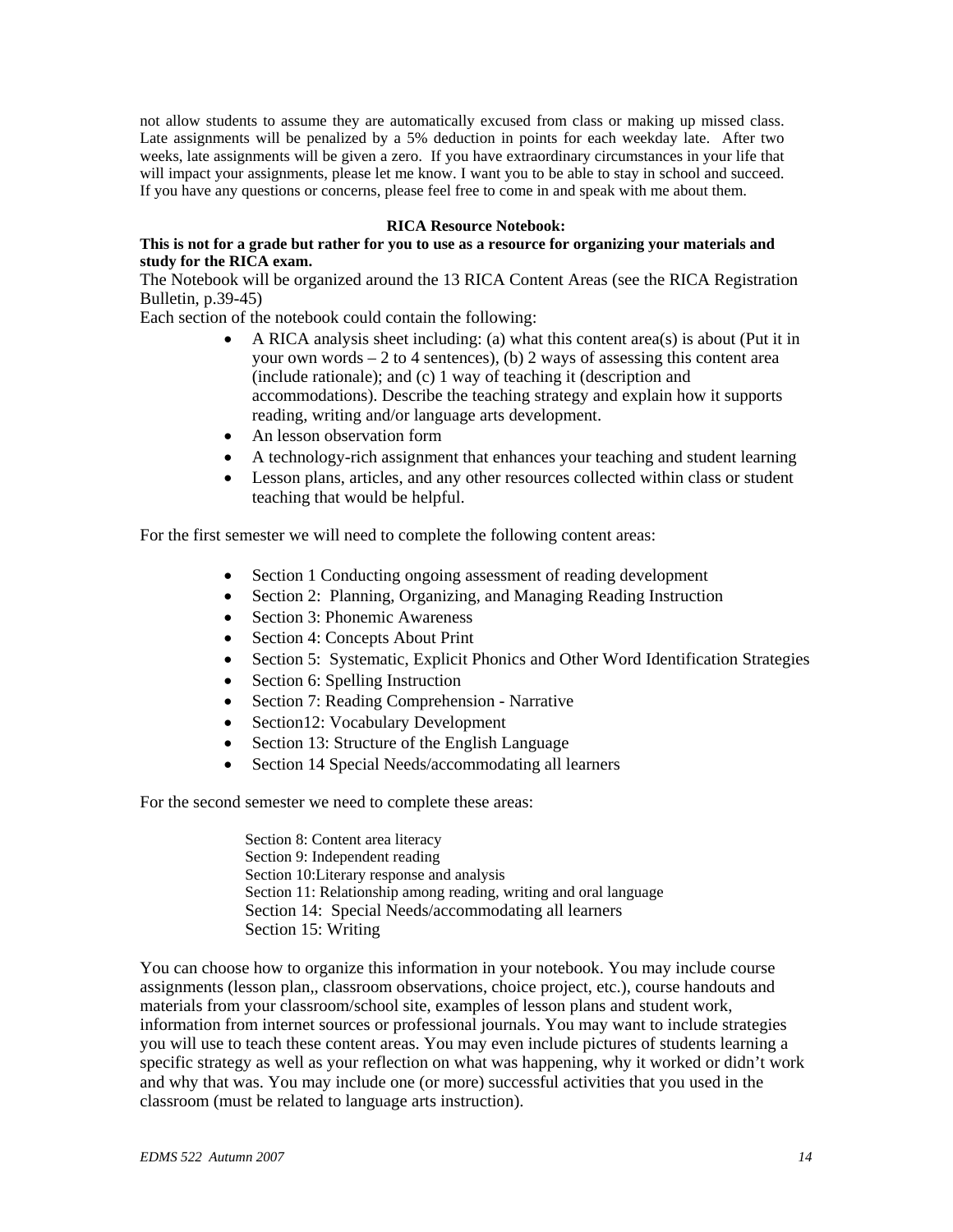The resource notebook will contain samples of your learning and understanding, and examples of your work that demonstrate that you are ready to instruct children in reading, writing, listening and speaking. Feel free to use a variety of graphic and written presentations, as best suits your learning style, in order to show your learning and understanding. Use a three-ring binder to organize your materials. Work with a friend so you can exchange ideas.

As you learn about assessment, phonemic awareness, the use of phonics, comprehension strategies and other components crucial to effective literacy instruction, compiling your resource notebook will help you prepare and review the content areas assessed by the RICA test. More importantly, it will serve as a resource for you in the future, and may be used for job interviews to illustrate your knowledge and experiences.

Note: Besides the course readings, Dr. Alice Quiocho's web site can also serve as a resource. The address is: http://www.csusm.edu/Quiocho. Click on "reading instruction portfolio." See the section on accommodations for ideas on ways to support second language learners. Note: See **www.ed.gov/free/** for free Educational Materials Each section of the notebook could contain the following:

- A RICA analysis sheet including:
- (a) what this content area(s) is about (Put it in your own words  $-2$  to 4 sentences),

(b) 2 ways of assessing this content area (include rationale), and

(c) 1 way of teaching it (description and accommodations). Describe the teaching strategy and explain how it supports reading, writing and/or language arts development. Include description of 3 accommodations minimum.

- An observation form (except for section 1).
- A technology-rich assignment that enhances your teaching and student learning.
- Lesson plans, articles, and any other resources collected within class or student teaching that would be helpful.

# Example 1 **California Reading Initiative Reading/ Language Arts Components Grid**

| Component | <b>How to Assess</b><br>include rationale) | <b>How to Teach It</b><br>(Strategies) | <b>Accommodations</b><br>(at least 3) |
|-----------|--------------------------------------------|----------------------------------------|---------------------------------------|
|           |                                            |                                        |                                       |
|           |                                            |                                        |                                       |
|           |                                            |                                        |                                       |
|           |                                            |                                        |                                       |

Example 2 RICA Analysis Sheet

| Component | <b>How to Assess</b>             | <b>How to Teach it</b>        | <b>Accommodations</b>     |
|-----------|----------------------------------|-------------------------------|---------------------------|
|           |                                  | (Strategies)                  |                           |
| Phonemic  | Phonemic awareness is            | These are strategies that can | For children with special |
| Awareness | assessed by finding out whether  | be used to teach ELL and      | needs I would use these   |
|           | or not the student is capable of | non-ELL students phonetic     | strategies,               |
|           | manipulating the language. For   | awareness.                    | Specific skills           |
|           | example:                         | Involve students in           | instruction alongside a   |
|           | I would ask a student to         | poetry, rhymes and            | basal reading             |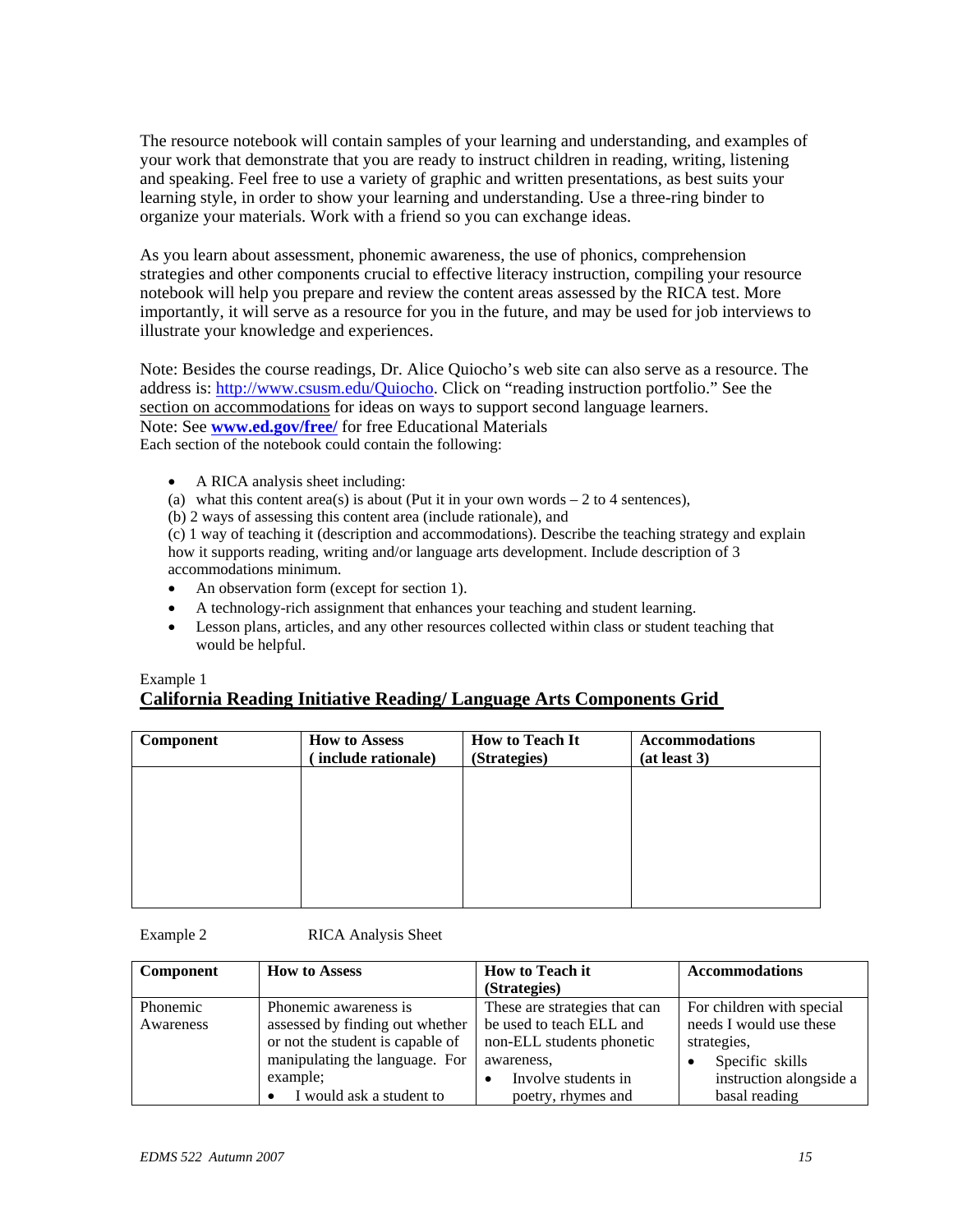| pick out the first sound or<br>last sound of a word,<br>I would ask the student to<br>$\bullet$<br>identify, pronounce and<br>blend sounds or a segment<br>of a word,<br>I would ask students to<br>$\bullet$<br>identify sentences, words,<br>or sounds to see if they are<br>aware of the structure of a<br>sentence.<br><b>Assessment Tools</b><br>1.) The Yopp-Singer Test of<br>Phonemic Segmentation | songs of all types,<br>Use a chant to clap<br>$\bullet$<br>syllables in students'<br>names,<br>Sort known objects or<br>$\bullet$<br>pictures into groups of<br>similar sounds (Realia<br>Cans),<br>Play a guessing game<br>$\bullet$<br>using picture cards and<br>help the children to put<br>together blends to make<br>their guess,<br>Sing songs that allow<br>$\bullet$<br>children to replace<br>sounds with other<br>sounds, even to make<br>nonsense words,<br>Read to your students.<br>$\bullet$ | program-This means I<br>would ask students<br>what sounds they hear<br>in certain words or<br>what word would<br>make sense in an<br>empty space within a<br>sentence. This strategy<br>would allow me to<br>assess my student's<br>progress,<br>Great children's<br>$\bullet$<br>literature books<br>including, nursery<br>rhymes, alliterative<br>books, picture books,<br>rhyming books,<br>repetitive pattern<br>books, Dr. Seuss<br>books, and alphabet<br>books with word-<br>picture formats,<br>Rhymes, chants, finger<br>$\bullet$<br>rhymes,<br>manipulatives, games,<br>role-playing,<br>Writing journals and<br>$\bullet$<br>quick writes<br>(encourage invented<br>spelling!),<br>Provide a print rich<br>$\bullet$ |
|------------------------------------------------------------------------------------------------------------------------------------------------------------------------------------------------------------------------------------------------------------------------------------------------------------------------------------------------------------------------------------------------------------|-------------------------------------------------------------------------------------------------------------------------------------------------------------------------------------------------------------------------------------------------------------------------------------------------------------------------------------------------------------------------------------------------------------------------------------------------------------------------------------------------------------|----------------------------------------------------------------------------------------------------------------------------------------------------------------------------------------------------------------------------------------------------------------------------------------------------------------------------------------------------------------------------------------------------------------------------------------------------------------------------------------------------------------------------------------------------------------------------------------------------------------------------------------------------------------------------------------------------------------------------------|
|                                                                                                                                                                                                                                                                                                                                                                                                            |                                                                                                                                                                                                                                                                                                                                                                                                                                                                                                             | environment including<br>the use of Word<br>Walls,<br>Rebus activities- this<br>$\bullet$<br>activity is when you<br>replace a noun in a<br>sentence with a picture<br>of the noun. The<br>student can then                                                                                                                                                                                                                                                                                                                                                                                                                                                                                                                      |
|                                                                                                                                                                                                                                                                                                                                                                                                            |                                                                                                                                                                                                                                                                                                                                                                                                                                                                                                             | replace the picture<br>with an invented<br>spelling of the word.                                                                                                                                                                                                                                                                                                                                                                                                                                                                                                                                                                                                                                                                 |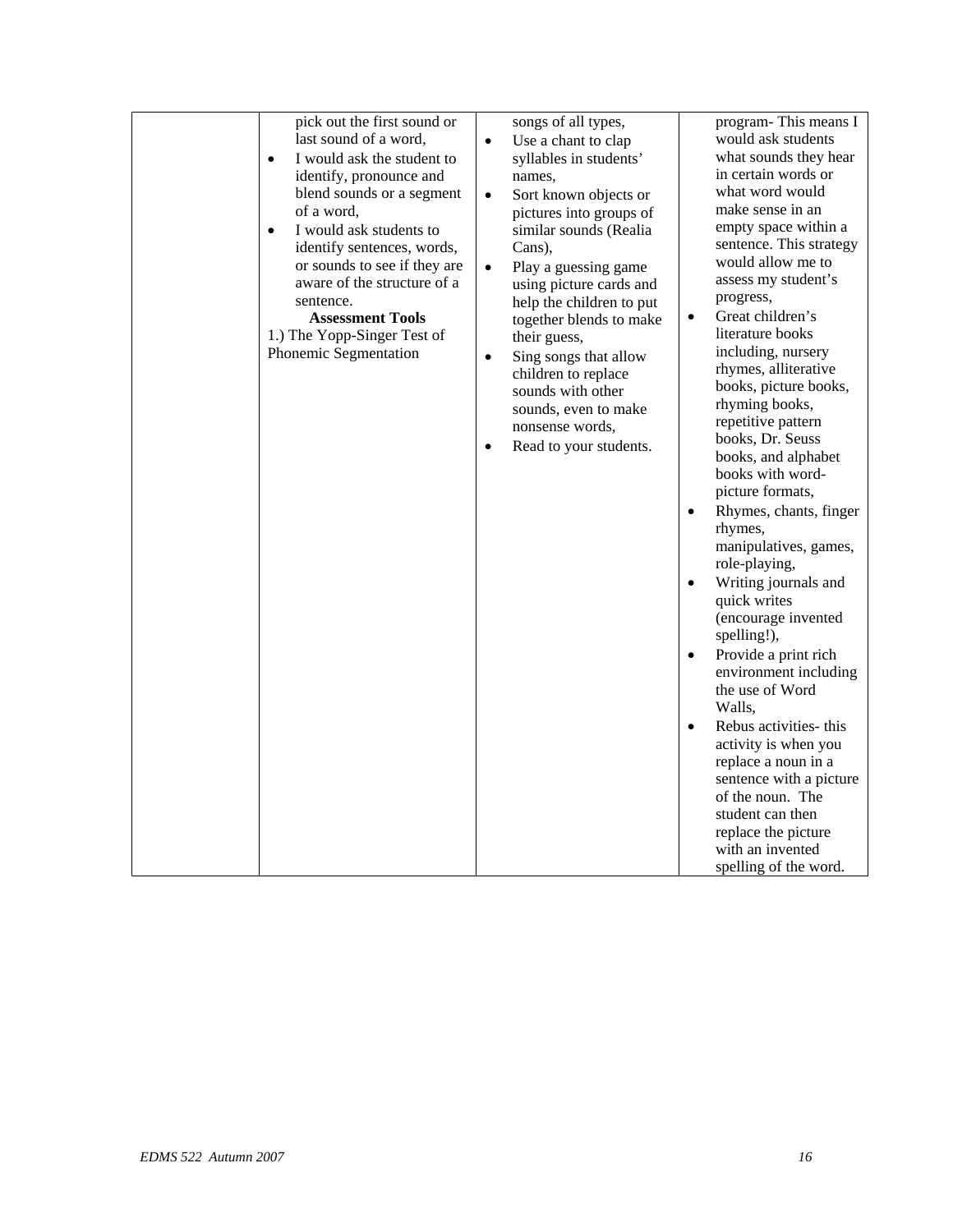| PART 1:<br><b>LANGUAGE STRUCTURE AND</b><br>FIRST- AND SECOND-LANGUAGE<br><b>DEVELOPMENT</b>                                                    | <b>PART 2:</b><br><b>METHODOLOGY OF BILINGUAL,</b><br><b>ENGLISH LANGUAGE</b><br>DEVELOPMENT, AND CONTENT<br><b>INSTRUCTION</b> | PART 3:<br><b>CULTURE AND</b><br><b>CULTURAL DIVERSITY</b>                                          |
|-------------------------------------------------------------------------------------------------------------------------------------------------|---------------------------------------------------------------------------------------------------------------------------------|-----------------------------------------------------------------------------------------------------|
| I. Language Structure and Use:<br><b>Universals and Differences</b><br>(including the structure of English)                                     | I. Theories and Methods of<br><b>Bilingual Education</b>                                                                        | I. The Nature of Culture                                                                            |
| The sound systems of language<br>А.<br>(phonology)                                                                                              | Foundations<br>А.                                                                                                               | Definitions of culture<br>А.                                                                        |
| Word formation (morphology)<br>В.                                                                                                               | Organizational models: What works<br><b>B.</b><br>for whom?                                                                     | Perceptions of culture<br>В.                                                                        |
| C.<br>Syntax                                                                                                                                    | Instructional strategies<br>C.                                                                                                  | C.<br>Intra-group differences (e.g., ethnicity,<br>race, generations, and micro-cultures)           |
| Word meaning (semantics)<br>D.                                                                                                                  | II. Theories and Methods for Instruction<br>In and Through English                                                              | Physical geography and its effects on<br>D.<br>culture                                              |
| Language in context<br>Е.                                                                                                                       | Teacher delivery for both English<br>А.<br>language development and content<br>instruction                                      | Cultural congruence<br>Е.                                                                           |
| Written discourse<br>F.                                                                                                                         | Approaches with a focus on English<br>В.<br>language development                                                                | II. Manifestations of Culture: Learning<br><b>About Students</b>                                    |
| Oral discourse<br>G.                                                                                                                            | C. Approaches with a focus on content<br>area instruction (specially designed<br>academic instruction delivered in<br>English)  | What teachers should learn about their<br>А.<br>students                                            |
| Nonverbal communication<br>Н.                                                                                                                   | Working with paraprofessionals<br>D.                                                                                            | How teachers can learn about their<br>В.<br>students                                                |
| Language Change<br>ı.                                                                                                                           |                                                                                                                                 | C. How teachers can use what they learn<br>about their students (culturally<br>responsive pedagogy) |
| II. Theories and Factors in First- and<br><b>Second-Language Development</b>                                                                    | III. Language and Content Area<br><b>Assessment</b>                                                                             | <b>III. Cultural Contact</b>                                                                        |
| A. Historical and current theories and<br>models of language analysis that have<br>implications for second-language<br>development and pedagogy | Purpose<br>А.                                                                                                                   | Concepts of cultural contact                                                                        |
| Psychological factors affecting first- and<br>В.<br>second-language development                                                                 | Methods<br>В.                                                                                                                   | В.<br>Stages of individual cultural contact                                                         |
| C. Socio-cultural factors affecting first- and<br>second-language development                                                                   | С.<br>State mandates                                                                                                            | С.<br>The dynamics of prejudice                                                                     |
| Pedagogical factors affecting first- and<br>D.<br>second-language development                                                                   | Limitations of assessment<br>D.                                                                                                 | Strategies for conflict resolution<br>D.                                                            |
| Political factors affecting first- and<br>Е.<br>second-language development                                                                     | Е.<br>Technical concepts                                                                                                        | IV. Cultural Diversity in U.S. and CA                                                               |
|                                                                                                                                                 |                                                                                                                                 | <b>Historical perspectives</b><br>А.                                                                |
|                                                                                                                                                 |                                                                                                                                 | Demography<br>В.                                                                                    |
|                                                                                                                                                 |                                                                                                                                 | Migration and immigration<br>С.                                                                     |